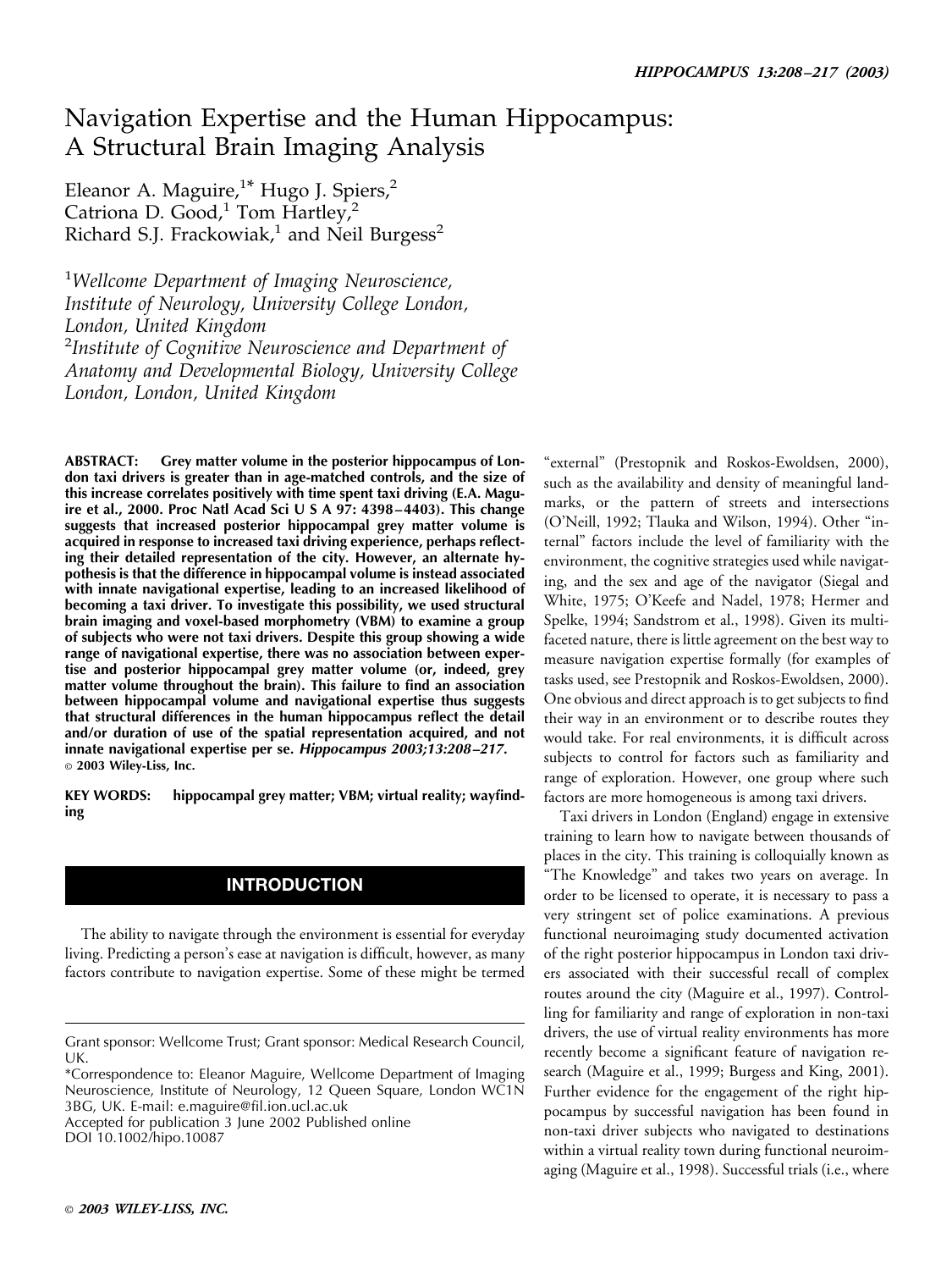a goal destination was reached) compared with "lost" trials (where subjects failed to find their way successfully) resulted in greater activation of the right posterior hippocampus. Interestingly, the better the angular accuracy of the paths to the goal places, the more active the right hippocampus, but in this instance with a more anterior activation peak. No correlations with anterior hippocampal activity were found with route recall in the taxi drivers; this is perhaps unsurprising as all of the taxi drivers performed with a very high level of accuracy (Maguire et al., 1997). To our knowledge, no other functional neuroimaging study of navigation has examined path accuracy, while in line with Maguire et al. (1997, 1998) several other studies have reported right posterior hippocampal activation associated with successful navigation (e.g., Grön et al., 2000; Ghaem et al., 1997). Overall, functional neuroimaging studies of navigation suggest that the right posterior hippocampus is involved in some way in successful navigation, while activity in the right anterior hippocampus seems to be more specifically indexing path accuracy.

In the light of increased hippocampal volume reported in small mammals and birds who engage in behaviour requiring spatial memory (Lee et al., 1998), the taxi drivers were examined further for structural brain changes associated with their extensive navigation experience (Maguire et al., 2000). Using VBM (Ashburner and Friston, 2000; Good et al., 2001a,b), an automated procedure for whole brain analysis of structural magnetic resonance imaging (MRI) scans, the posterior hippocampi of taxi drivers were found to have significantly greater grey matter volume relative to non-taxi driver subjects. A more anterior hippocampal region had greater grey matter volume in control subjects compared with taxi drivers. Right hippocampal grey matter volume correlated with the amount of time spent as a taxi driver (positively in the posterior and negatively in the anterior hippocampus). This right posterior hippocampal VBM finding corresponds closely with the functional neuroimaging data in taxi drivers (Maguire et al., 1997) and the other studies (Grön et al., 2000; Ghaem et al., 1997) where the right posterior hippocampus was active during successful navigation. The above findings led Maguire et al. (2000) to suggest that there may be a capacity for local plastic change in the structure of the healthy adult human brain in response to environmental demands, and that in particular the right posterior hippocampus may be the storehouse of the spatial representation of an environment, able to expand to accommodate its elaboration.

Based on the taxi driver findings, the proposal is that the hippocampal volume changes were acquired, and reflect the nature of the taxi drivers' detailed representation of the city. However, an alternate hypothesis is that the differences in hippocampal volume are instead associated with innate navigational expertise. Taxi drivers would thus have increased hippocampal grey matter volume because innately expert navigators may be more likely to become taxi drivers (Maguire et al., 2000; Terrazas and McNaughton, 2000). To investigate such a hypothesis requires the examination of grey matter in non-taxi driver navigation experts. If increased hippocampal grey matter volume is found to be taxi driver-specific, this would be further evidence for the association between hippocampal structure and the nature of the representation of a largescale space (Maguire et al., 2000). It would further suggest that functional neuroimaging studies of navigation success are not confounded by structural brain differences.

In the present study we used VBM to examine the structural MRI scans of non-taxi drivers and whether innate navigation expertise was associated with grey matter volume differences anywhere in the brain, particularly the hippocampus. In order to control for the factors of sex and familiarity, the subjects were all right-handed males and an unfamiliar virtual reality town was the setting for the navigation. The town was similar to that used in the previous functional neuroimaging study of Maguire et al. (1998), offering a controlled means to test navigation expertise whilst preserving many of the real-world qualities of actual navigation. Tests based in and on this virtual town are apparently sensitive to hippocampal function and structural integrity. Right posterior hippocampal activity was found to be associated with successful navigation in this town during functional neuroimaging (Maguire et al., 1998). Performance on tests based in and on this VR town has been shown to be compromised in patients who had undergone right temporal lobectomy, but relatively intact after left temporal lobectomy (Spiers et al., 2001a). Also, a patient with reportedly selective bilateral hippocampal damage (Jon, Vargha-Khadem et al., 1997; Gadian et al., 2000) was also impaired on the town-based tasks (Spiers et al., 2001b). Given that path accuracy may be more sensitive to the anterior hippocampus, we also included the other tests based on the virtual town performed by the patients reported in Spiers et al. (2001a,b). Furthermore, it was planned to examine the correlations between the various tests to judge whether they were tapping different aspects of navigation performance.

## **MATERIALS AND METHODS**

A total of 26 right-handed (non-taxi driver) males participated (Table 1). All subjects gave informed written consent in accordance with the local medical ethics committee. Mean age of subjects was 25.77 years, range 18 –56, and all subjects had healthy medical, neurological and psychiatric profiles. The full-scale IQs of participants were average or above average, estimated using the National Adult Reading Test (NART) (Nelson and Wilson, 1991) (Table 1). All except two subjects had prior experience of playing video games. One subject felt uncomfortable (nausea) viewing the virtual town, an occasional side effect of the optic-flow (Regan and Price, 1994). This patient did not explore further or perform any of the tasks related to the town. Owing to time constraints on two other subjects' availability, they were not tested on the verbal memory test, and one was not tested on the standardised topographical memory test.

## **Behavioural Tasks**

Subjects performed the tasks either before or after the MRI scan (order of scan and tasks was random). A virtual reality town provided the environment about which the subjects were tested. The town was designed and constructed by Neil Burgess, using the commercially available video game Duke Nukem 3D (<sup>©</sup> 3D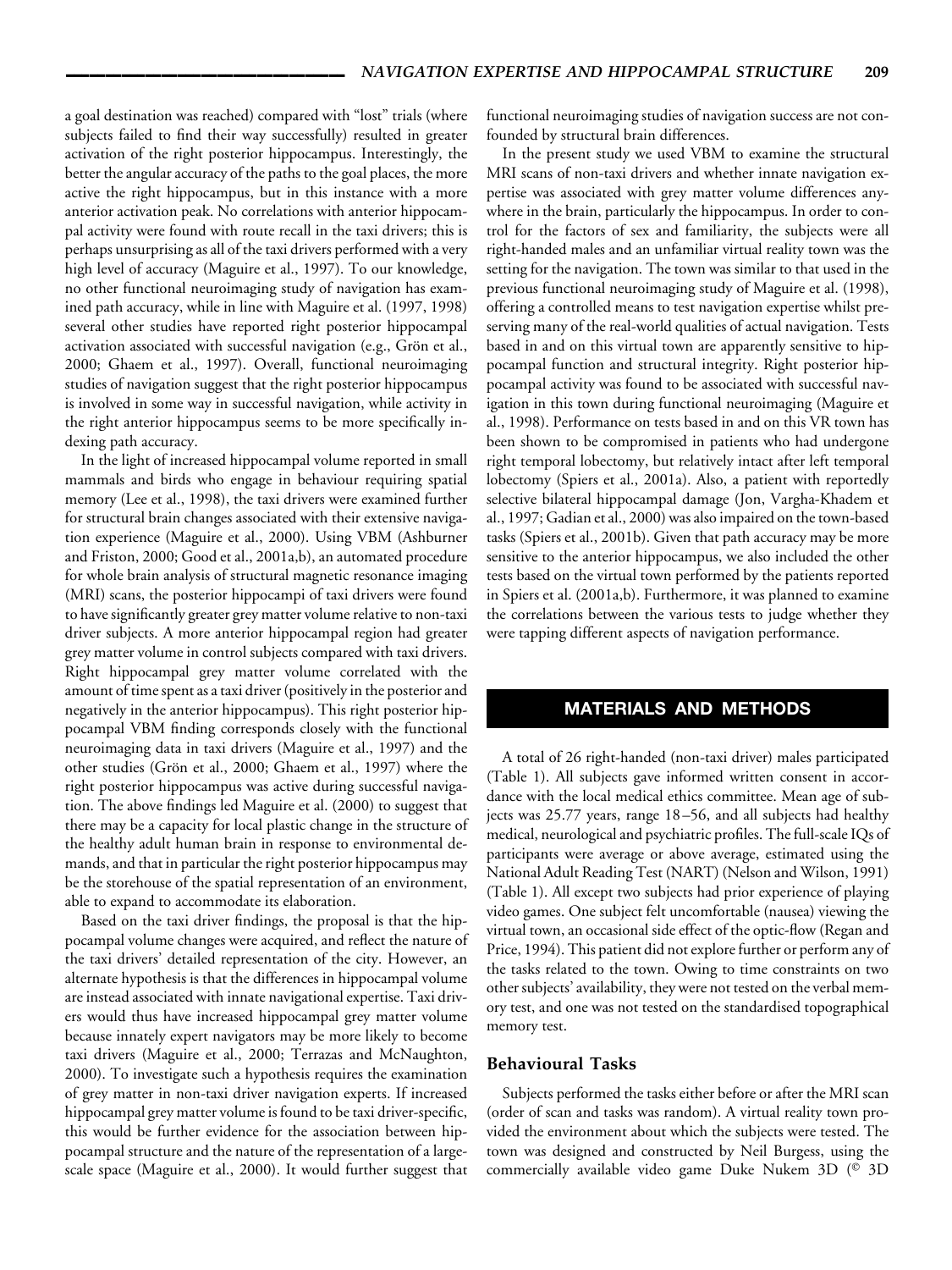| 'A BI |  |
|-------|--|
|-------|--|

|  |  | <b>Summary Scores from the Behavioural Measures</b> |  |
|--|--|-----------------------------------------------------|--|
|  |  |                                                     |  |

| Task                                              | Measure                    | Mean   | <b>SD</b> | Range         |
|---------------------------------------------------|----------------------------|--------|-----------|---------------|
| Age ( $n = 26$ )                                  | Years                      | 25.77  | 8.53      | $18 - 56$     |
| NART $(n = 26)$                                   | FSIQ equivalent            | 112    | 6.84      | $95 - 124$    |
| Virtual town $(n = 25)$                           |                            |        |           |               |
| Average angular accuracy                          | Degrees                    | 134.65 | 7.32      | 120-146.3     |
| Environmental scene recognition                   | Number correct out of 20   | 17.52  | 2.04      | $13 - 20$     |
| Map                                               | Error score <sup>a</sup>   | 0.28   | 0.09      | $0.11 - 0.47$ |
| Standardised Topographical Memory Test $(n = 25)$ |                            |        |           |               |
| <b>CTRMT</b>                                      | Number correct out of 30   | 26.92  | 3.03      | $19 - 30$     |
| Standardised Verbal Memory Test $(n = 24)$        |                            |        |           |               |
| AMIPB story recall                                | Score out of a possible 56 |        |           |               |
| Immediate                                         |                            | 39.33  | 10.89     | $17 - 54$     |
| Delayed                                           |                            | 36.63  | 9.71      | $17 - 52$     |

SD, standard deviation; NART, National Adult Reading Test; CTRMT, Camden Topographical Recognition Memory Test; AMIPB, Adult Memory and Information Processing Battery.

a Higher score is poorer.

Realms Entertainment, Apogee Software Ltd. Garland TX) with the editor provided (Build <sup>©</sup> 3D Realms Entertainment). It was adapted from the virtual town used in the study of Maguire et al. (1998); see its use also in Spiers et al. (2001a,b) and Burgess et al. (2001), and example views of the town in any of the aforementioned papers. Briefly, the town consisted of a main street intersected by a crossroad with various interior locations, including, for example, a cinema, a bookshop, a bar and an underground train station. The town was sufficiently complex to provide a large number of possible routes from one location to another. The town was displayed to the subjects at a frame rate of 21 Hz on a desktop PC with a 19-inch screen. Subjects used the cursor keys of a keyboard to maneuver within the town. They were instructed to explore until they felt they were ready to be tested on their memory for the town (and had been observed by the experimenter to visit all locations). Exploration was self-paced; subjects were required to explore for a minimum of 15 min, but not more than 60 min. Subjects were not warned that they would be tested on their ability to draw a map of the town, but were informed that they would be tested on their navigation and memory for the town. Subjects were tested on the following tasks in the order described.

## *Navigation*

Subjects had to navigate between 10 different locations in the town using the most direct route available. They were shown a picture of a target location that was continuously present while they were navigating to that location. When subjects reached the location, they were presented a new picture and asked to repeat the process until they had navigated to each of the 10 places. These target locations were the same for each subject, evenly distributed

across the town, never visible from the starting view, and varied in their relative proximity and difficulty to find. As detailed in Maguire et al. (1998), the subject's heading direction  $\theta_h$  (in degrees) and the direction of the current destination  $\theta_d$ was calculated at each virtual meter along the subject's trajectory. The absolute difference  $\left|\theta_{h}-\theta_{d}\right|$  was found at each meter and was averaged over the task to give A = 180  $-<$   $|\theta_h - \theta_d|$  > as a measure of the average angular accuracy of the heading. Theoretically, accuracy scores may vary from 0 (always moving directly away from the current destination) through 90 degrees (moving randomly) to 180 degrees (always moving directly towards the current destination). In practice, an accuracy score of 160 degrees is hard to exceed because of content of the environment (e.g., buildings).

## *Environmental scene recognition*

Forced choice between pairs of scenes was used to test memory for the locations visited by the subject during exploration and navigation (see also Spiers et al., 2001a). Twenty pairs were tested. One of the scenes in each pair (the target) was a view of a location from the virtual town. Note that the subject was unlikely to have experienced the exact scene used and some of these were taken from viewpoints that subjects had never been able to reach. Thus, this scene recognition task differs from more standard tests, in that it requires the identification of scenes that have not been explicitly studied. Instead, successful discrimination of target views probably requires retrieval of abstracted environmental information, such as layout, that is dependent on the hippocampus (support for this comes from Spiers et al., 2001a, where the hippocampal damaged patient was impaired on this task). The other scenes (the foils) were created by altering the town or by creating new virtual locations.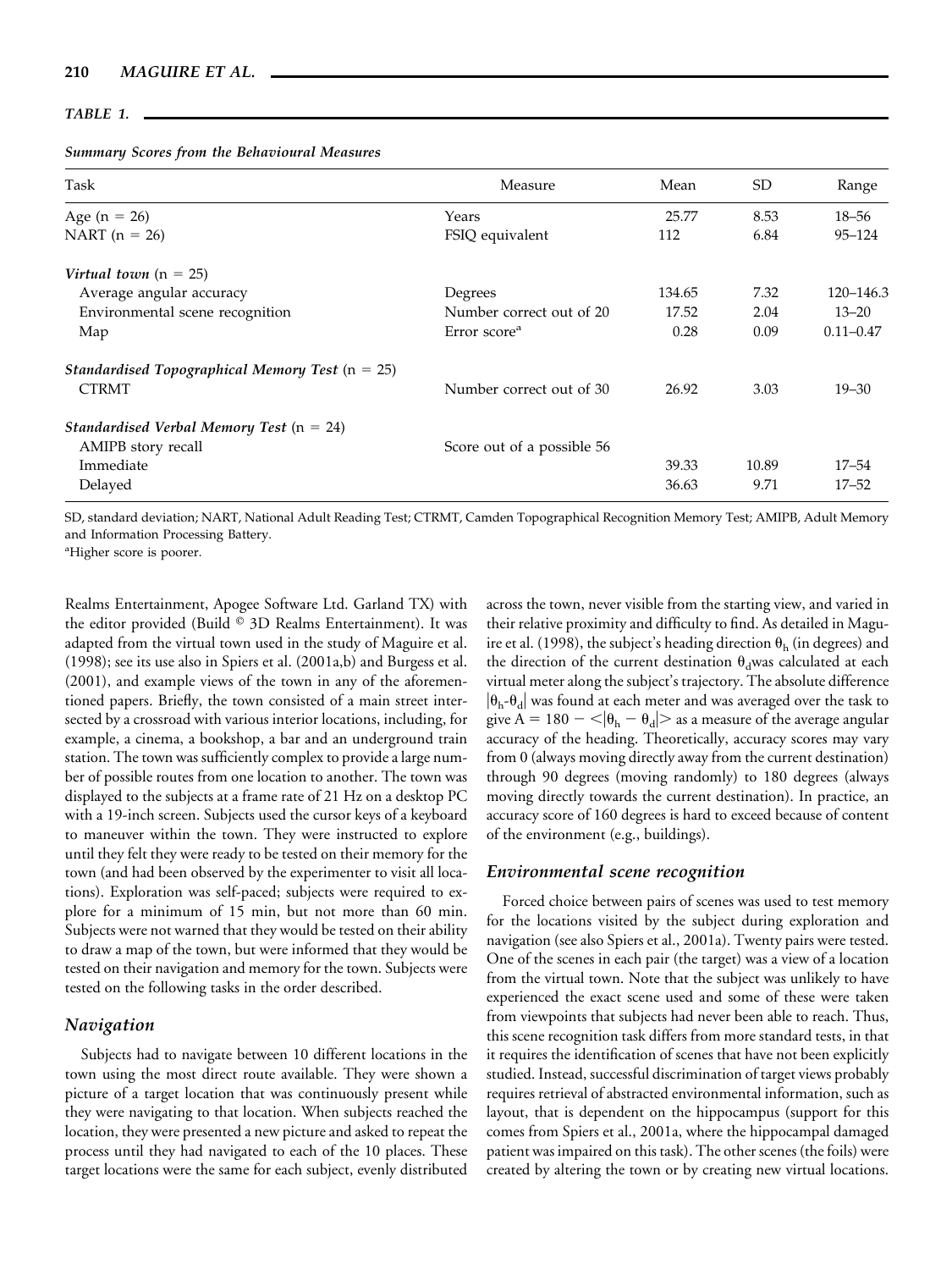Some of these foil views had novel objects, novel textures and novel geometry. Other foils had familiar objects, familiar surface textures and similar geometry but were spatially rearranged so as to be inconsistent with the original town. Responding was self-paced.

## *Map drawing*

Map drawing was assessed in a quantitative manner with a computer program (designed by T. Hartley; for full description, see Spiers et al., 2001a). A 10  $\times$  10 grid and a set of 10 icons representing locations in the town were displayed on the computer monitor. Subjects were required to move icons onto the grid, to form a map of the town. After all 10 icons had been placed, subjects could opt to stop or to continue arranging the icons until they were satisfied. An ideal map was constructed that reflected the true layout of the town. Each subject's completed map was scored by calculating the error in the distance between all pairs of icons as a fraction of the mean distance between the icons in the ideal and subject's map. Thus, the higher the error score, the more erroneous the map. This measure is independent of the map's orientation. Scaling each subject's map to match the ideal map achieved independence from map size.

## *Standardised topographical memory test*

A standardised and clinically used test of scene recognition was also administered to subjects for comparison with the experimental virtual town tasks. The Camden Topographical Recognition Memory Test (CTRMT) (Warrington, 1996) involves presentation of 30 colour photographs of urban scenes, containing buildings, cars, people, etc. After initial presentation of each photograph for 3 seconds each, subjects then perform a two forced choice recognition.

### *Standardised verbal memory test*

A standardised nonspatial memory test was also included as a control task to assess whether structural differences are associated with good/less good memory performance per se and not selectively with navigational ability. The Adult Memory and Information Processing Battery (AMIPB; Coughlan and Hollows, 1985) includes a test of story recall with norms for a British population. The story is recalled immediately after presentation and then after 30 min of a filled delay. The delayed recall on tests such as this has been found to be sensitive to extent of hippocampal damage (Frisk and Milner, 1990).

## **Image Acquisition**

For each subject high resolution volumetric MRI was performed on a Siemens 2.0 Tesla Vision scanner (Siemens GmbH, Erlangen, Germany), using an optimised MPRAGE sequence that affords enhanced grey/white matter contrast and segmentation (Deichmann et al., 2000). The acquisition parameters included: TR/ TE/TI 11/4/1000, flip angle 12, matrix 256  $\times$  224, FOV 256  $\times$ 224 mm; 176 sagittal slices, 1-mm isotropic voxels.

### **Image Analysis**

Data were analysed by using whole brain VBM implemented with Statistical Parametric Mapping (SPM99, Wellcome Department of Imaging Neuroscience, London, UK) executed in MATLAB (Mathworks, Shernborn, MA). An optimised method of VBM was used. This method has been described in detail elsewhere (Ashburner and Friston, 2000; Good et al., 2001a,b). Briefly this involves a number of fully automated pre-processing steps including extraction of brain, spatial normalisation into stereotactic space (using the standard SPM grey matter template), segmentation into grey and white matter and CSF compartments, correction for volume changes induced by spatial normalisation, and smoothing with a 10-mm full-width at half-maximum (FWHM) isotropic gaussian kernel. After smoothing, each voxel represents the local average amount of grey (or white) matter in the surrounding region, the size of which is defined by the size of the smoothing kernel. The smoothed data were analysed using SPM99 employing the framework of the General Linear Model. Regionally specific structural differences were assessed statistically in a parametric analysis, namely testing for increases or decreases in grey matter that varied as a function of behavioural performance. Age of subjects was treated as a nuisance covariate in the analysis. Significance levels were set at  $P < 0.05$ , corrected for multiple comparisons (see Results section for description of additional analyses).

## **RESULTS**

### **Behavioural Data**

Summary scores for memory performance are shown on Table 1. The inter-correlations between the various measures are shown on Table 2. The two recognition tests, environmental scene recognition and the clinically used CTRMT, correlated with each other. Given that the CTRMT showed limited variance across the 25 subjects who performed it, the environmental scene recognition task was taken to represent recognition in the analysis. Of the experimental navigation tests, only the average angular accuracy and map error scores were correlated. In the human lesion literature the ability to produce sketch maps of an environment and to navigate successfully within it have been reported to dissociate (McCarthy et al., 1996). However, this is likely to be influenced by the type of map test used, whether automated (as in this case) or not. Thus, the precise nature of the relationship between active navigation and map production remains unclear, and correlations between them must be cautiously interpreted and may not be solely spatially based. The fact that no other significant correlations were found between the navigation tasks suggest that they are broadly tapping different aspects of the spatial representation of the VR town, and possibly different regions of the hippocampus. The single subject data for each of the four behavioural measures are shown in Figure 1. The variance in scores is apparent for each measure, confirming the aptness of parametric analyses of expertise in relation to the structural MRI data.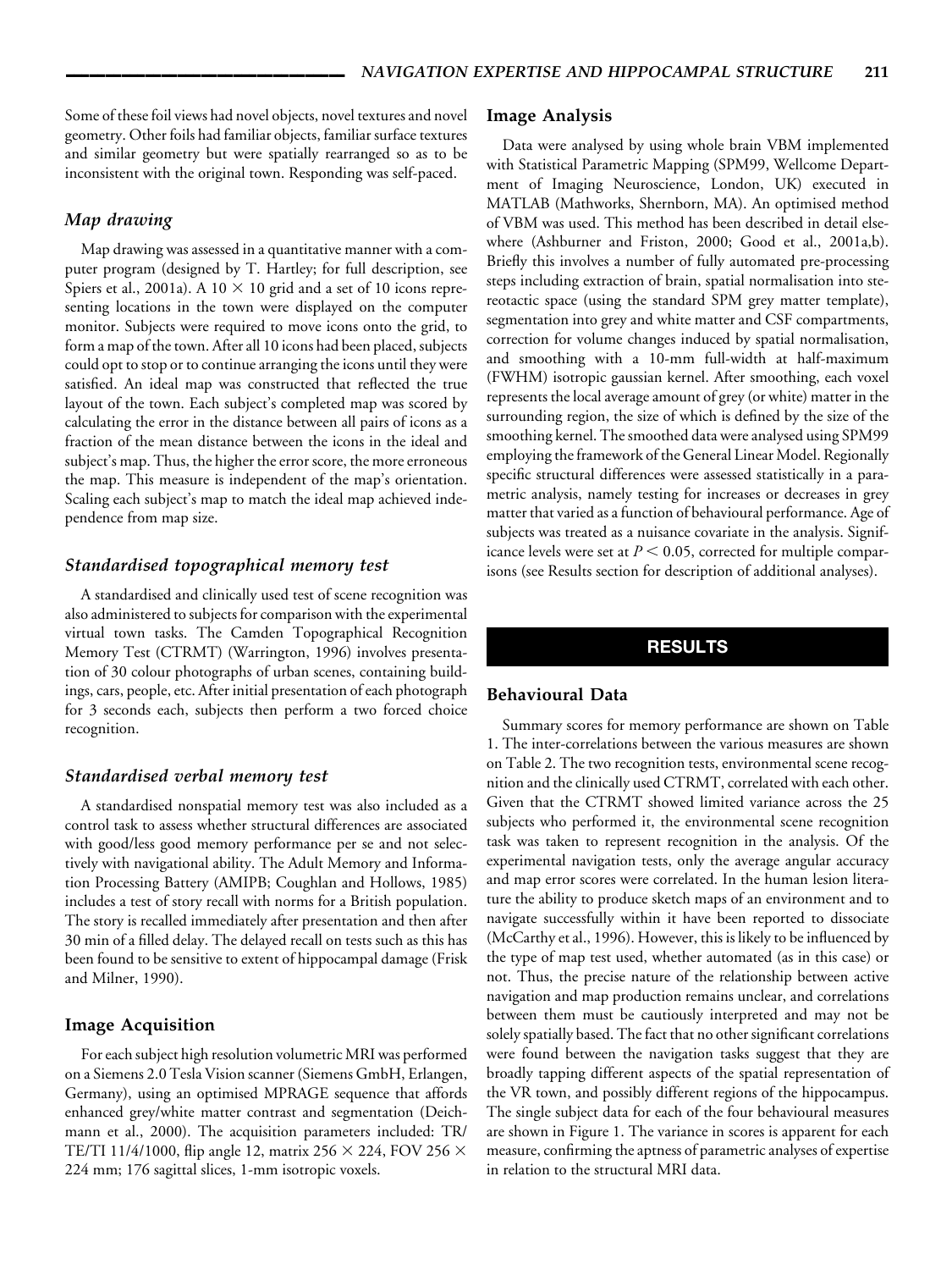#### *TABLE 2.*

## *Correlations Between the Behavioural Measures*

|              | AAcc      | EScene rec | Map       | <b>CTRMT</b> | DelVrecall |
|--------------|-----------|------------|-----------|--------------|------------|
| AAcc         | $1.00\,$  | 0.33       | $-0.51**$ | 0.24         | 0.17       |
| EScene rec   | 0.33      | 1.00       | $-0.21$   | $0.44*$      | 0.21       |
| Map          | $-0.51**$ | $-0.21$    | 1.00      | $-0.06$      | $-0.11$    |
| <b>CTRMT</b> | 0.24      | $0.44*$    | $-0.06$   | 1.00         | 0.09       |
| DelVrecall   | 0.17      | 0.21       | $-0.11$   | 0.09         | 1.00       |

AAcc, average angular accuracy; EScene rec, environmental scene recognition; CTRMT, Camden topographical recognition memory test; DelVrecall, delayed verbal recall.

\*Significant at 0.05 level (2-tailed).

\*\*Significant at 0.01 level (2-tailed).

## **VBM Data: Virtual Town**

### *Step 1*

Whole brain grey matter volume was examined for changes as a function of level of expertise on any of the three behavioural measures associated with navigation in the virtual town, i.e. average angular accuracy, environmental scene recognition and map error score. Despite the finding of hippocampal grey matter volume differences in the previous taxi driver study using the same technique (Maguire et al., 2000) (Fig. 2A), no significant differences (either increases or decreases) in grey matter volume were found to be related to level of expertise on any of the navigation measures in non-taxi driver subjects.

To minimise the possibility of false-negatives, the data were subjected to further scrutiny as follows.

## *Step 2*

Because the hippocampus had been identified a priori as a possible candidate for change, the analysis was repeated but with significance levels set at  $P$  < 0.005 uncorrected for multiple comparisons (the intention being to use small volume correction if any hippocampal changes were observed). However, even at this liberal threshold, no significant differences in grey matter volume related to behavioural performance were found.

## *Step 3*

The above steps treated the performance data parametrically and found no relationship to grey matter volume. The median score was then identified for each behavioural measure and subjects' scores categorised as either above or below the median. For each variable, the two groups of subjects were then compared (in a similar manner to taxi drivers versus control subjects in Maguire et al., 2000) in a categorical fashion, i.e., good versus less good navigators, for any differences in grey mater volume. No significant differences in grey matter volume emerged even at the  $P < 0.005$ uncorrected level.

## *Step 4*

Although optimised to use a smoothing kernel of 10 mm (and hippocampal changes have been reported with a larger kernel of 12 mm) (Good et al., 2001b), it might be argued that this is not ideally suited to examination of the hippocampus, and perhaps a smaller smoothing kernel might be more appropriate, such as the 4-mm kernel used by Maguire et al. (2000) and Gadian et al. (2000). Thus, the data were smoothed using a 4-mm kernel, and the analyses (steps 1–3) were repeated. Even at the  $P < 0.005$ uncorrected level, no significant differences in grey matter volume were found.

## *Step 5*

Finally, the raw grey matter values were extracted at a voxel in the right posterior hippocampal region. The voxel chosen was that previously identified in the taxi drivers (Maguire et al., 2000) as the peak voxel in this region showing a significant correlation with time taxi driving:  $(x, y, z)$  22,  $-33$ , 3 (Fig. 2B). The raw grey matter data were examined to see if there was any correlation with the performance measures. No significant relationships were found as illustrated in Figure 3, where grey matter volume at the posterior hippocampal voxel is plotted against each of the three VR town measures.

#### **VBM Data: Verbal Memory**

The scores from the delayed recall of the story task were analysed in a similar manner (steps  $1-4$ ) to the virtual town measures. In this case also, no significant differences in grey matter volume were found related to the verbal memory measure.

## **DISCUSSION**

Navigation is a behaviour about which everyone has an opinion, and anecdotes abound about the success or otherwise of attempts to reach a destination. Previous structural brain imaging has shown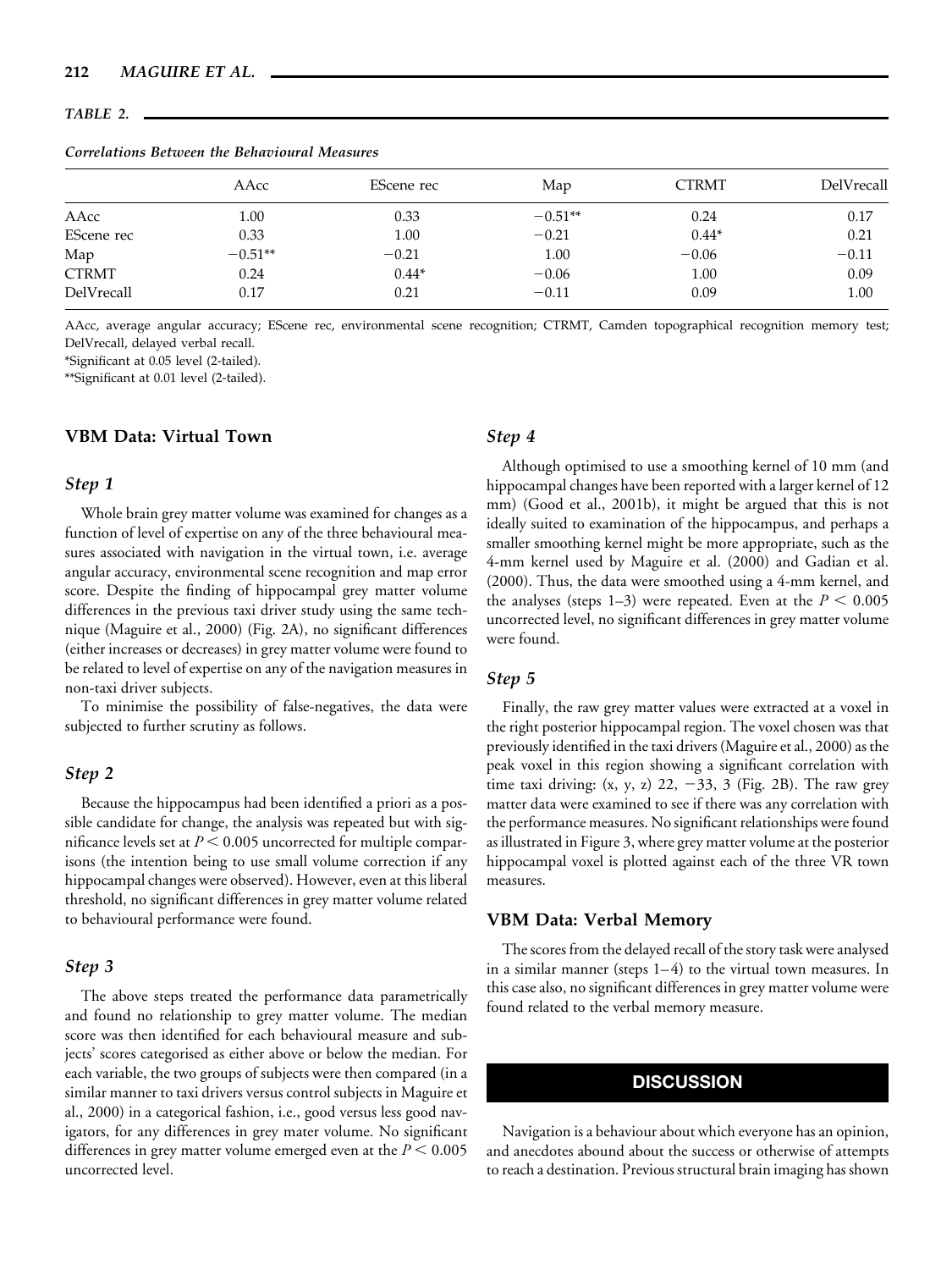





verbal recall: delayed

subjects: n=24



dea units correctly recalled<br> $\frac{8}{9}$   $\frac{8}{9}$   $\frac{8}{9}$ 

 $\blacktriangle$ 

B

 $\mathbf C$ 

**FIGURE 1. Performance data for each subject on the behavioural measures. A: Average angular accuracy of navigation in the virtual town (see text). B: Scores on the computerised map production task, where a higher score is indicative of more error (for more details, see Spiers et al., 2001a). C: Scores on the environmental scene recognition test, where the maximum possible is 20. D: scores on the delayed recall of a story (see text), where 56 is the maximum possible score.**

that very expert navigators, London taxi drivers, have greater grey matter volume in the posterior hippocampus compared with control subjects, and for the right posterior hippocampus, grey matter volume varies positively with time taxi driving (Maguire et al., 2000). In the present study, we tested whether navigation expertise in general (i.e., among non-taxi drivers) is reflected in differences in grey matter volume using the same VBM technique that identified the taxi driver changes. Navigation expertise was assessed

using a variety of tasks based in and on a virtual reality town. Despite a wide range of performance on the behavioural measures, no differences in grey matter volume were found to be associated with navigation expertise, even when strenuous efforts were made to minimise the chance of false-negative findings.

Naturally, caution is required in interpreting the absence of positive findings. It may be that the measures used were simply not sensitive enough, although the VBM technique has shown positive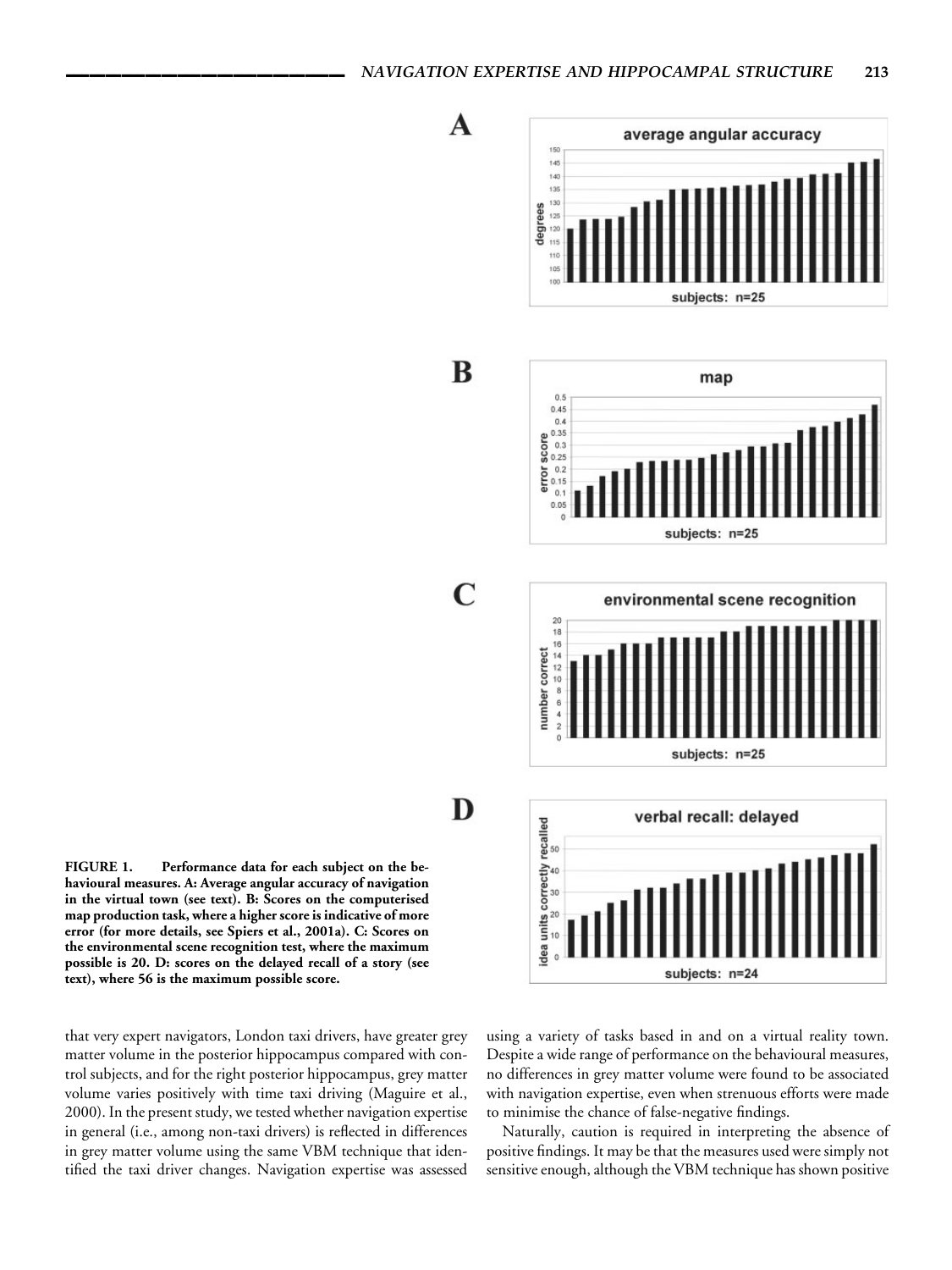



K



**FIGURE 2. Reprise of the voxel-based morphometry (VBM) taxi driver result (originally reported in Maguire et al., 2000). A: Increased grey matter volume in the posterior hippocampi in taxi drivers compared with control subjects. B: Area in the right posterior hippocampal region where the longer the time taxi driving, the greater the grey matter volume.**

results in relation to the hippocampus in previous studies (e.g., Maguire et al., 2000; Good et al., 2001b; Gadian et al., 2000). Indeed for structural brain analysis, VBM has many advantages over other observer-based region of interest techniques in that it is automated, the whole brain is considered and there are no a priori regions of interest. The MRI scans of the taxi drivers, as well as being analysed using VBM, were also independently analysed using a standard region of interest approach focussing on the hippocampus (Van Paesschen et al., 1997). The findings from the two techniques were completely concordant (Maguire et al., 2000) confirming the appropriateness of using VBM to inform about the hippocampus.

From a previous functional neuroimaging study, successful navigation in the virtual town employed here is known to be associated with right posterior hippocampal activity (Maguire et al., 1998), while average angular accuracy of path may be more sensitive to anterior hippocampus. The cognitive basis of the navigation success associated with posterior activations and how this relates to the more anterior accuracy activity is an open question. Nonetheless, it might be argued that if our measures of navigation expertise are only tapping (anterior hippocampal) accuracy, then the present data do not speak at all to the posterior hippocampal VBM taxi driver result. To mediate this potential problem, however, we included several different town-based tasks. The lack of correlation in general between these tasks suggests that aspects of successful navigation other than path accuracy were being tapped, and possibly hippocampal regions other than the anterior, given that we know that pathology along the length of the hippocampus impairs performance on all of the tasks (Spiers et al., 2001a).

Thus, while acknowledging that the absence of positive findings is not evidence for the absence of an effect, by the same token, one cannot rule out the possibility that there is no effect to be found. We discuss some implications of the latter possibility as supported by the present results.

A lack of association between navigation expertise and structural differences in the hippocampus is reassuring for functional neuroimaging studies. Although activity in the right posterior hippocampus has been associated with successful navigation both in taxi drivers (Maguire et al., 1997) and in control subjects (Maguire et al., 1998; Ghaem et al., 1997; Grön et al., 2000), it now appears this is not simply due to more expert navigators having more hippocampal tissue to activate. It would seem that for ability at least, size is not the issue for the hippocampus, but perhaps how it is used. If innate navigation expertise is not the cause of structural brain differences, what is the basis of the changes recorded in the taxi drivers (Maguire et al., 2000)? It cannot be merely that they are successful and accurate navigators, as so were many of the present non-taxi driver subjects. Rather, the present findings support the interpretation that has been previously elaborated to account for increased hippocampal volume in the taxi drivers (Maguire et al., 2000). What differs among the taxi drivers is not accuracy, but rather the nature of their spatial representation of the city. They themselves describe that over time it becomes more integrated, more survey-like, permitting increasing understanding of how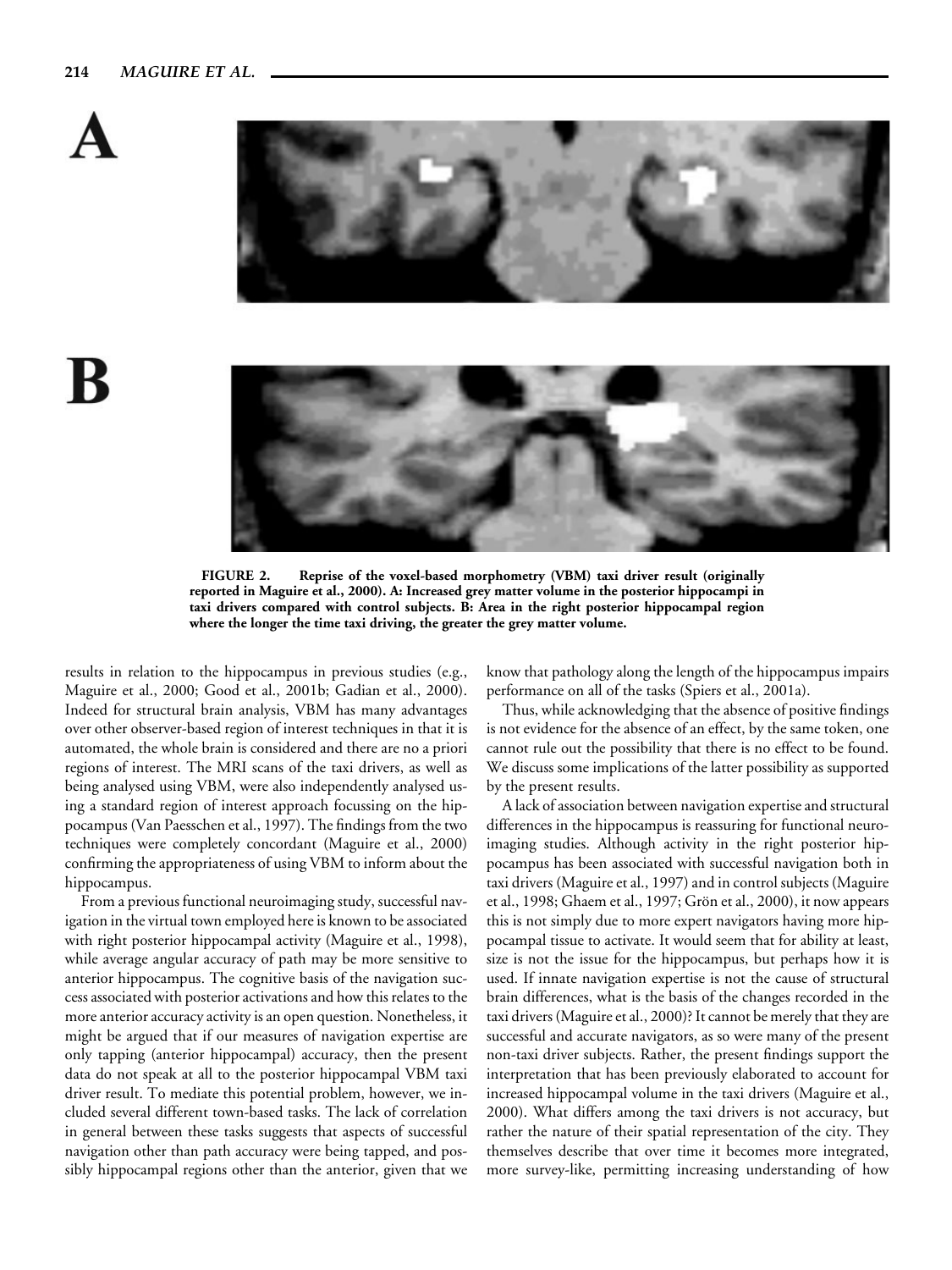



routes and places relate to each other (E.A. Maguire, unpublished observations).

In functional terms, it may be that the previously-noted activity in the right posterior hippocampus in both taxi drivers and control subjects reflected the use of the allocentric survey-like representation of the environment stored in this brain region. There may be further support for this from a study reported by Mellet et al. (2000). Using functional neuroimaging, they examined what brain

regions were active in common when an environment had been either learned from direct navigation or by means of a survey-like map. These investigators found that the right posterior hippocampus was common to both types of representation and suggested that the posterior hippocampus may represent survey (allocentric) like information initially acquired in a route perspective. In structural terms, consolidation and use of spatial information on the scale of the taxi drivers is very difficult to test in the general popu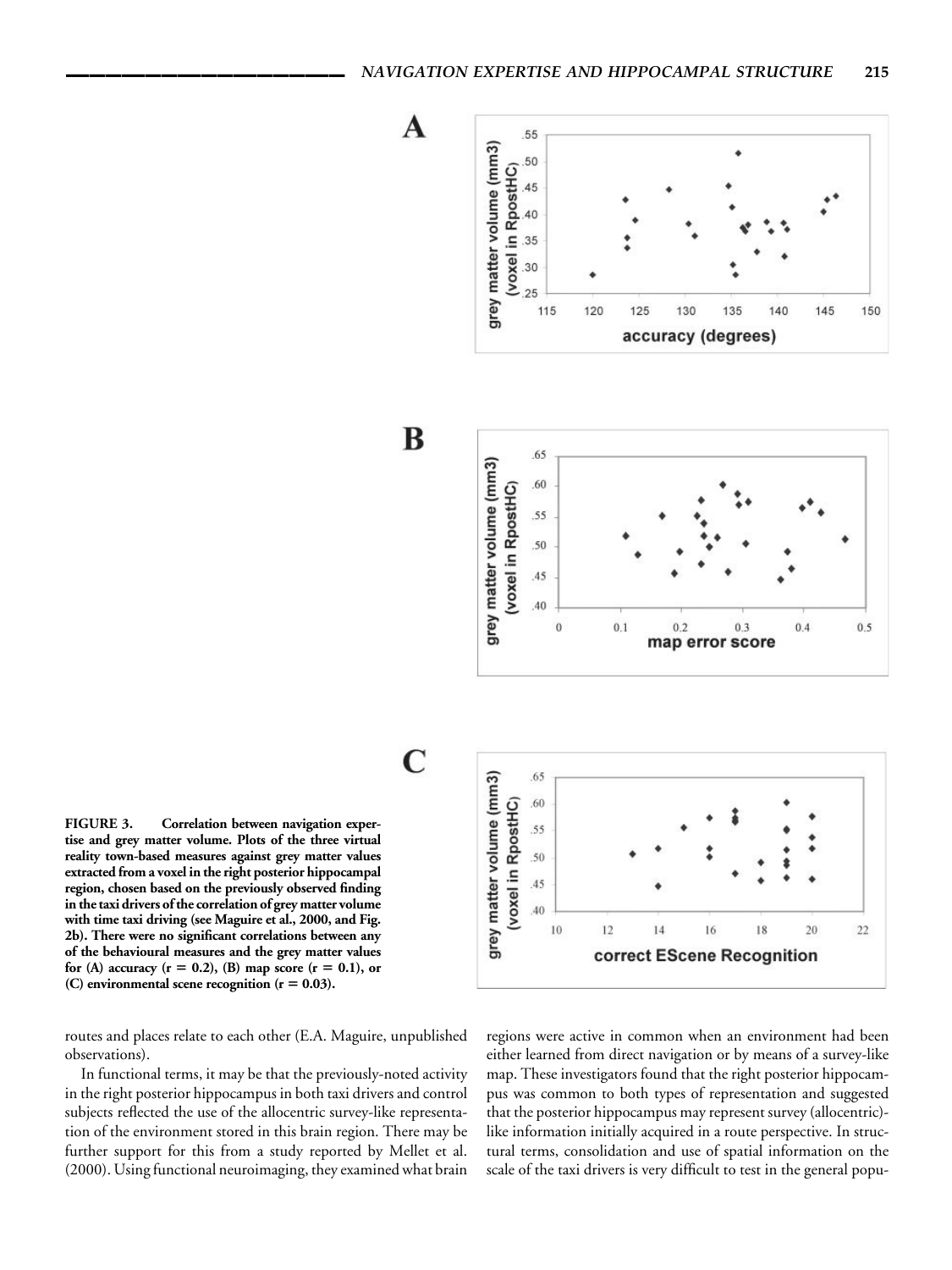lation as we are rarely in possession of such a detailed spatial representation, and our hippocampi are probably more than able to cope with our typical needs without recourse to structural change. However, there may be a threshold (either in terms of detail or duration of use) beyond which storage and elaboration of a largescale spatial representation induces hippocampal plasticity.

The notion of environmental stimulation being associated with greater grey matter volume seems to imply some form of cell proliferation. It is now widely acknowledged that neurogenesis occurs in the adult brain in two brain regions, the olfactory system but also the hippocampus (for review, see Gross, 2000). In the hippocampus, morphological, biochemical and ultrastructural evidence indicate that these newly-generated neurons can become incorporated into the preexisting neural circuitry of the dentate gyrus (Hastings et al., 2001) displaying membrane and synaptic properties similar to those found in mature cells (van Praag et al., 2002). There is now further evidence that these cells have some functional significance. Physical activity and enriched living environments have been found to result in increased neurogenesis in the rodent hippocampus (e.g., van Praag et al., 1999; Kempermann et al., 1997; Gould et al., 1999; see also van Praag et al., 2000, for review). Of particular relevance to navigation, it has also been recently demonstrated that reducing the number of newly generated neurons in the adult rat hippocampus, impairs hippocampaldependent forms of associative memory formation (Shors et al., 2001).

Much of the aforementioned evidence pertains to the rodent hippocampus, although neurogenesis has also been documented in the primate hippocampus (e.g., Kornak and Rakic, 1999) and has also been observed in post-mortem human hippocampal tissue (Eriksson et al., 1998), although its functional significance is as yet undetermined. While much remains to be understood about neurogenesis (see Gould and Gross, 2002; Kempermann, 2002; Macklis, 2001), the extant evidence is completely concordant with the VBM findings both in the taxi drivers and those reported here.

In summary, the present findings speak further to issues such as innate versus acquired differences, expertise, and consolidation raised by the previous structural study (Maguire et al., 2000). Notwithstanding the caveats noted above, this study permits continued support for the view that there is a capacity for local plastic change in the human brain in response to environmental stimulation, and specifically in the right posterior hippocampus in relation to the representation of large-scale space. It also highlights the advantage of using functional and structural brain imaging and of neuropsychological studies in the context of realistic but controlled large-scale (possibly virtual) environments to gain complimentary insights into how the human hippocampus supports navigation.

## **Acknowledgments**

This work was supported by the Wellcome Trust (to E.A.M., C.D.G, R.S.J.F.); and by the Medical Research Council, UK (to H.J.S., T.H., N.B.). The authors thank Geraint Rees for helpful comments.

## **REFERENCES**

- Ashburner J, Friston KJ. 2000. Voxel-based morphometry—the methods. NeuroImage 11:805– 821.
- Burgess N, King, JA. 2001. Navigation in virtual space: psychological and neural aspects. In: Smelser NJ, Baltes PB, editors. International encyclopaedia of social and behavioral sciences. Amsterdam: Elsevier. Vol. 15, p 10417–10422.
- Burgess N, Maguire EA, Spiers H, O'Keefe J. 2001. A temporoparietal and prefrontal network for retrieving the spatial context of lifelike events. NeuroImage 14:439 – 453.
- Coughlan A, Hollows SE. 1985. Adult memory and information processing battery. Psychology Department, St James Hospital, Leeds, UK.
- Deichmann R, Good CD, Josephs O, Ashburner J, Turner R. 2000. Optimization of 3D MP-RAGE sequences for structural brain imaging. NeuroImage 12:112–127.
- Eriksson PS, Perfilieva E, Bjork-Eriksson T, Alborn, A-M, Nordborg C, Peterson DA, Gage FH. 1998. Neurogenesis in the adult human hippocampus. Nature Med 4:1313–1317.
- Frisk V, Milner B. 1990. The role of the left hippocampal region in the acquisition and retention of story content. Neuropsychologia 28:349 – 359.
- Gadian DG, Aicardi J, Watkins KE, Porter DA, Mishkin M, Vargha-Khadem F. 2000. Developmental amnesia associated with early hypoxic-ischaemic injury. Brain 123:499 –507.
- Ghaem O, Mellet E, Crivello F, Tzourio N, Mazoyer B, Bethoz A, Denis M. 1997. Mental navigation along memorized routes activates the hippocampus, precuneus, and insula. NeuroReport 8:739-744.
- Good CD, Johnsrude IS, Ashburner J, Henson RNA, Friston KJ, Frackowiak RSJ. 2001a. A voxel-based morphometric study of ageing in 465 normal adult human brains. NeuroImage 14:21–36.
- Good CD, Johnsrude IS, Ashburner J, Henson RNA, Friston KJ, Frackowiak RSJ. 2001b. Cerebral asymmetry and the effects of sex and handedness on brain structure: a voxel based morphometric analysis of 465 normal adult human brains. NeuroImage 14:685–700.
- Gould E, Gross CG. 2002. Neurogenesis in adult mammals: some progress and problems. J Neurosci 22:619 – 623.
- Gould E, Beylin A, Tanapat P, Reeves A, Shors T. 1999. Learning enhances adult neurogenesis in the hippocampal formation. Nature Neurosci 2:260 –265.
- Grön G, Wunderlich AP, Spitzer M, Tomczak R, Riepe MW. 2000. Brain activation during human navigation: gender-different neural networks. Nature Neurosci 3:404 – 408.
- Gross CG. 2000. Neurogenesis in the adult brain: death of a dogma. Nature Rev 1:67–73.
- Hastings NB, Tanapat P, Gould E. 2001. Neurogenesis in the adult mammalian brain. Clin Neurosci Res 1:175–182.
- Hermer L, Spelke ES. 1994. A geometric process for spatial reorientation in young children. Nature 370:57–59.
- Kempermann G. 2002. Why new neurons? Possible functions for adult hippocampal neurogenesis. J Neurosci 22:635–638.
- Kempermann G, Kuhn HG, Gage FH. 1997. More hippocampal neurons in adult mice living in an enriched environment. Nature 386:493– 495.
- Kornack DR, Rakic P. 1999. Continuation of neurogenesis in the hippocampus of the adult macaque monkey. Proc Natl Acad Sci U S A 96:5768 –5773.
- Lee DW, Miyasato LE, Clayton NS. 1998. Neurobiological bases of spatial learning in the natural environment: neurogenesis and growth in the avian and mammalian hippocampus. NeuroReport 9:R15–R27.
- Macklis JD. 2001. New memories from new neurons. Nature 410:314 317.
- Maguire EA, Frackowiak RSJ, Frith CD. 1997. Recalling routes around London: activation of the right hippocampus in taxi drivers. J Neurosci 17:7103–7110.